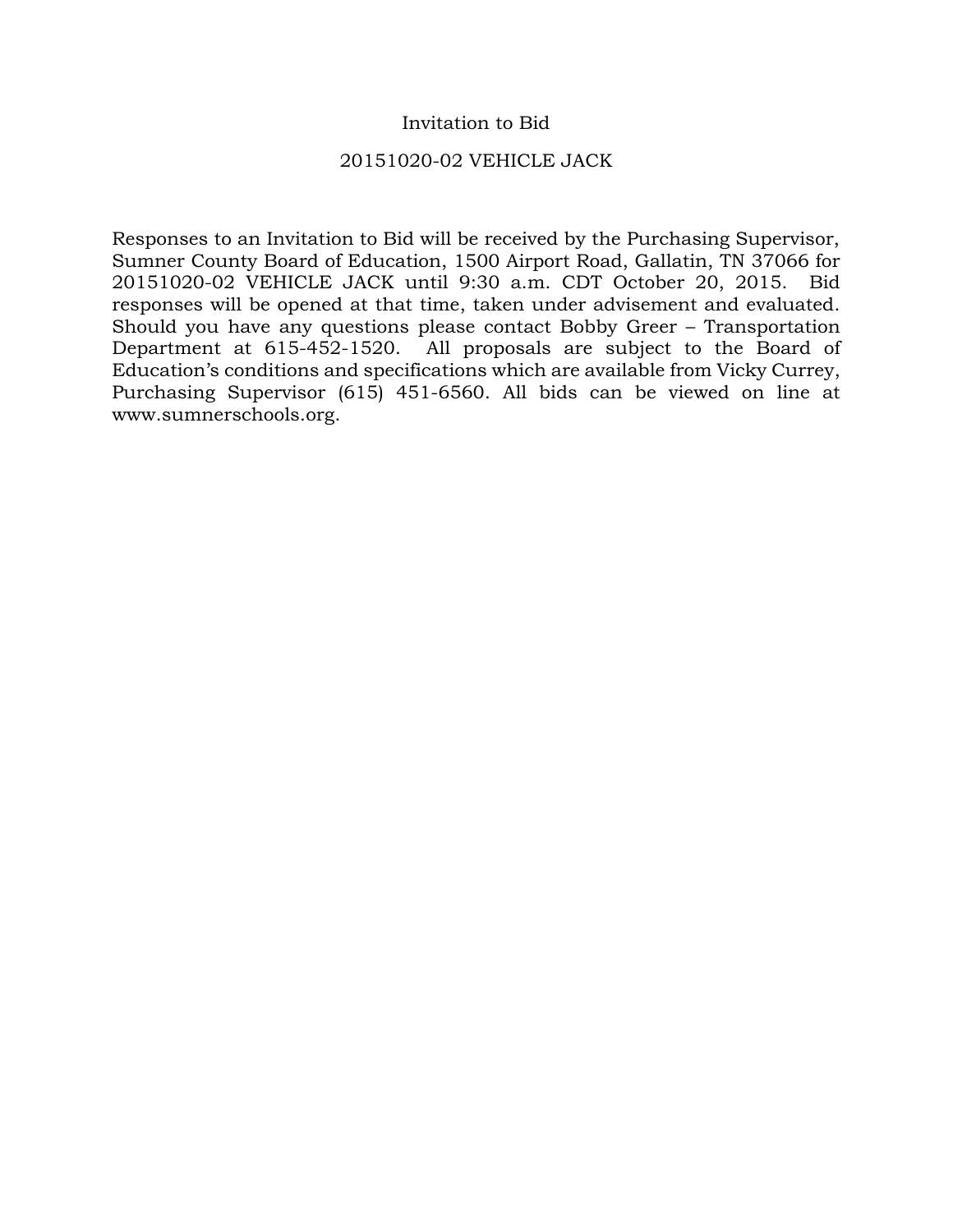#### **NOTICE TO RESPONDENTS**

Responses to an Invitation to Bid will be received by the Purchasing Supervisor in the SUPPORT SERVICE FACILITY CONFERENCE ROOM, Sumner County Board of Education, 1500 Airport Road Gallatin, TN 37066. They will be received until **9:30 A.M. Local Time OCTOBER 20, 2015** for **20151020-02 VEHICLE JACK**, at which time the responses will be opened, taken under advisement and evaluated. *BIDS WILL BE POSTED ON www.sumnerschools.org* 

**GENERAL REQUIREMENTS AND CONDITIONS** 

-------------------------------------------------------------------------------------------------------------------------------

- 1. The Sumner County Board of Education reserves the right to accept or reject any and/or all responses in whole or in part, and to waive informalities therein.
- 2. Any responses received after the scheduled closing time for the receipt for responses will not be considered.
- 3. If a mistake is discovered after the responses are received, only the Sumner County Board of Education may allow the respondent to withdraw the entire response.
- 4. Partial payments will not be approved unless justification for such payment can be shown. Terms will be net 30 days.
- 5. Payment will not be made until the said **20151020-02 VEHICLE JACK** are inspected and approved as meeting all specifications by persons appointed by the Sumner County Board of Education.
- 6. Responses submitted must be in a sealed envelope and marked on the outside as follows: **RESPONSE: 20151020-02 VEHICLE JACK DEADLINE: OCTOBER 20, 2015 @ 9:30 A.M.**
- 7. Facsimile responses will not be considered.
- 8. If a successful bidder violates any terms of their bid, the contract, school board policy or any law they may be disqualified from bidding for a period of two years for minor violations or longer for major violations. Bids from disqualified bidders will not be accepted during the period of disqualification.
- 9. Prices quoted on the response (if any) are to be considered firm and binding until the said **20151020-02 VEHICLE JACK** are in the possession of the Sumner County Board of Education.
- 10. No purchase or contract is authorized or valid until the issuance of a Board Purchase Order in accordance with Board Policy. No Board Employee is authorized to purchase equipment, supplies or services prior to the issuance of such a Purchase Order.
- 11. Any deviation from these stated terms, specifications and conditions must be coordinated with and approved in writing by the Purchasing Supervisor, Vicky Currey (615) 451-6560.
- 12. All bids that exceed \$25,000 must have the Company Name, License Number, Expiration Date thereof and License Classification of Contractor listed on outside of sealed envelope. As required by State of Tennessee Code Annotated 62-6-119.
- 13. The awarded bidder will be required to post a performance and payment bond in the amount of 25% of the contract price if it exceeds \$100,000 as stated by State of Tennessee Code Annotated 12-4-201.
- 14. If the project cost in excess of \$25,000 a performance bond must be secured by the requesting party in an amount equal to the market improvement value.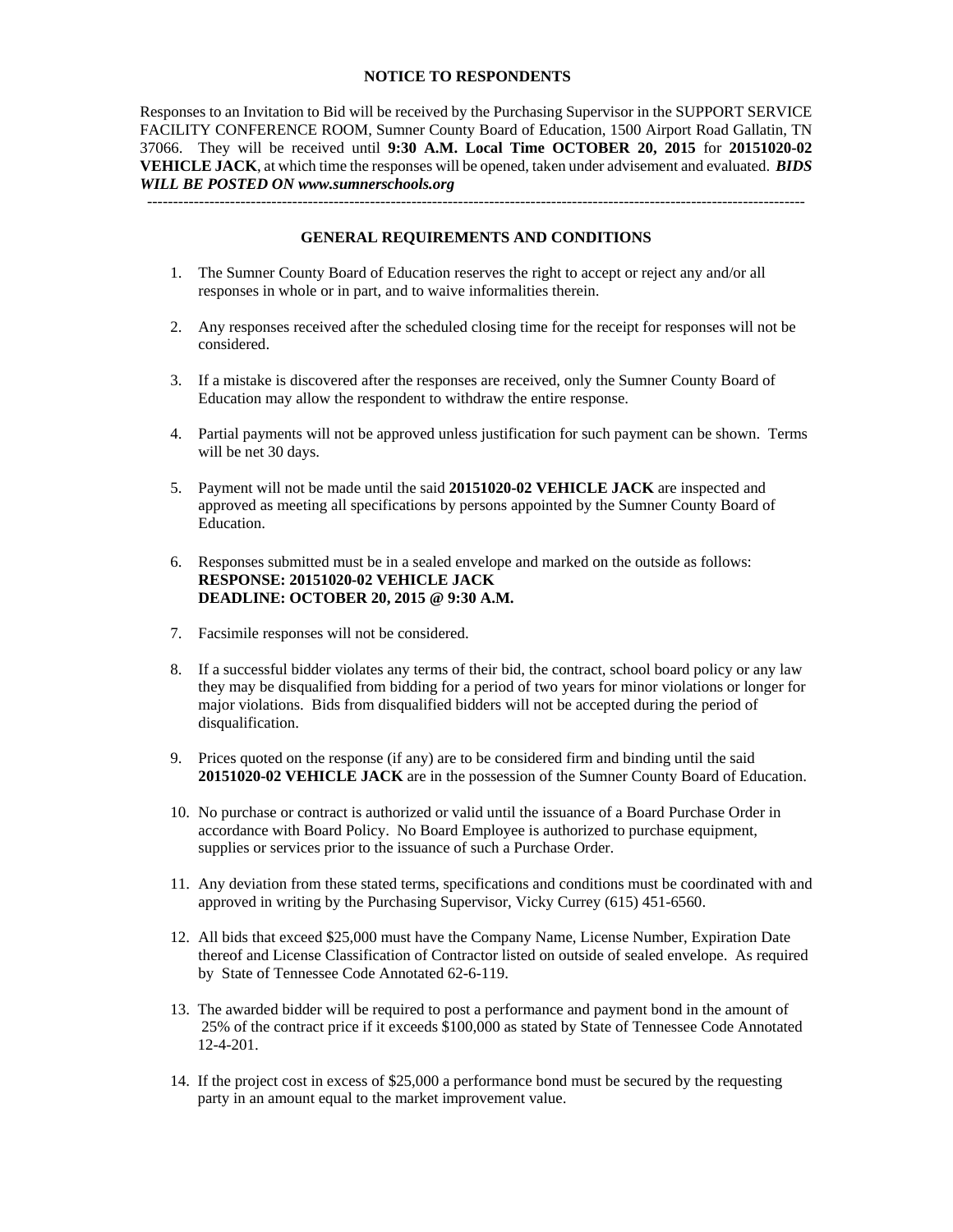# **20151020‐02 VEHICLE JACK**

The Sumner County Board of Education, herein known as "School System", is soliciting bids for the purchase of vehicle jacks. The purchase is to include cost for the materials and delivery.

Delivery Address: Sumner County Board of Education Transportation Department 1500 Airport Road Gallatin, TN 37066

Transportation Contact: Bobby Greer 615‐452‐1520

### **DETAILED INFORMATION**

- 2-ton Low Profile Transmission Jack
	- $\triangleright$  Quantity = 1
- 10-ton Air Lift Jack OTC Brand #1590
	- $\triangleright$  The School System shall accept equal to or better than the referenced equipment.
	- $\triangleright$  Quantity = 3

\*The School System reserves the right to purchase more or less of any item at the bid price.